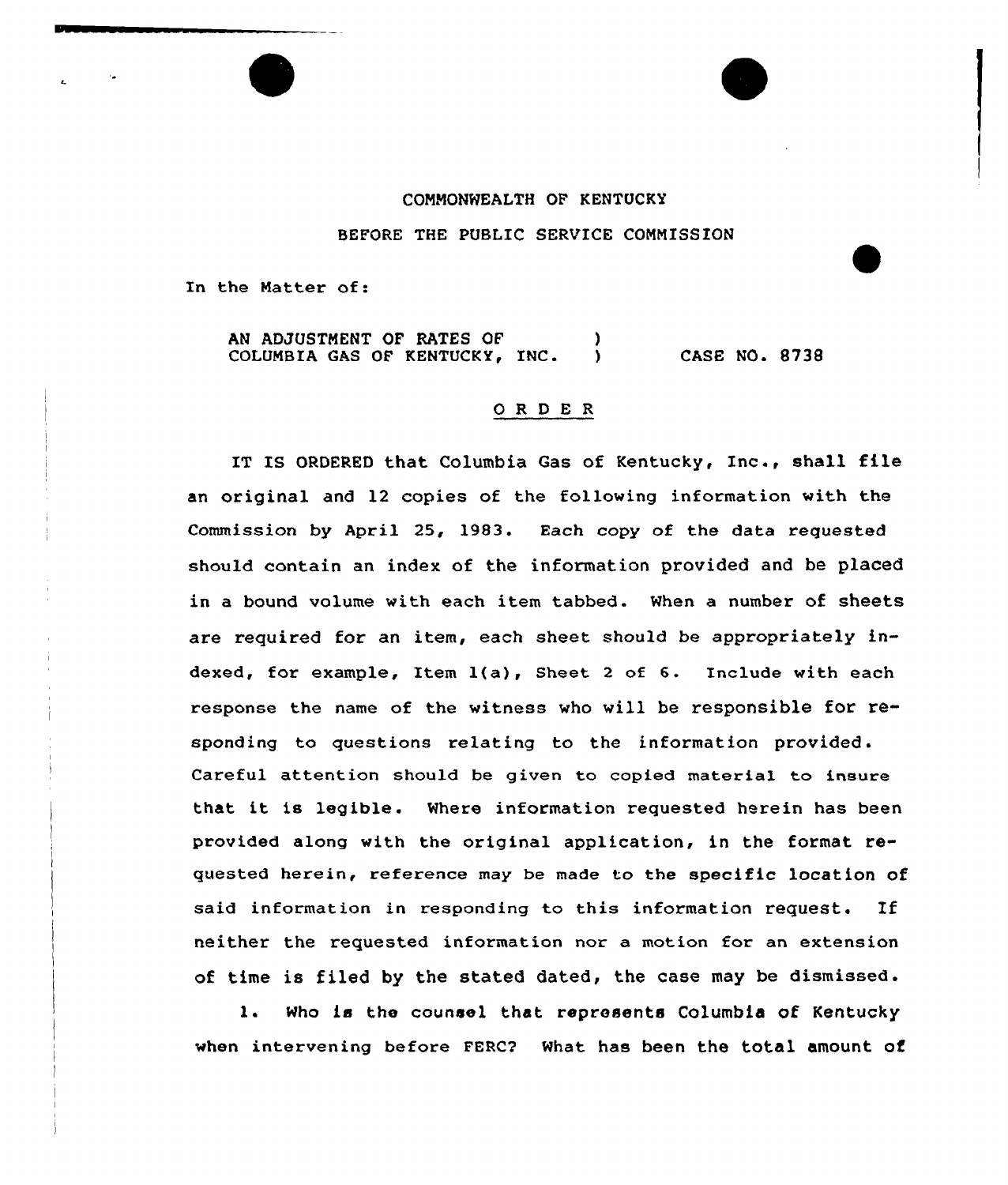compensation paid to this counsel for each of the last <sup>3</sup> years for representing Columbia of Kentucky before FERC? What other Columbia companies does the counsel represent2 What cases has Columbia of Kentucky intervened in at FERC in the last <sup>3</sup> years? What position has Columbia of Kentucky taken in opposition to increases proposed by other Columbia companies?

2. On which other Columbia boards do the members of Columbia of Kentucky's Board of Directors serve2 How often are Columbia of Kentucky board meetings held? What is the amount of compensation paid to each director for each meeting? Where are the board meetings held? Are other Columbia company board meetings held at the same time (within 1 week} and place? Where is each member of Columbia of Kentucky's Board of Directors employed? Provide <sup>a</sup> copy of the minutes of the last Board of Directors meetings for the last <sup>3</sup> years.

3. Since Columbia Transmission Corporation is claiming "force majeure" to attempt to void certain of its contracts with its suppliers, has Columbia of Kentucky considered a similar effort to void its LNG and SNG contracts with Columbia Transmission Corporation? If not, provide a detailed explanation of why no action has been taken. Would a prudent non-regulated company with no vertical or lateral ties to the companies with which it does business have taken similar actions?

4. Provide a copy of any and all demand forecasts (either from the past or currently existing} based on the price Of natural gas and the price and availability of alternate fuels supplied by Columbia of Kentucky to Columbia Gas Transmission

 $\overline{2}$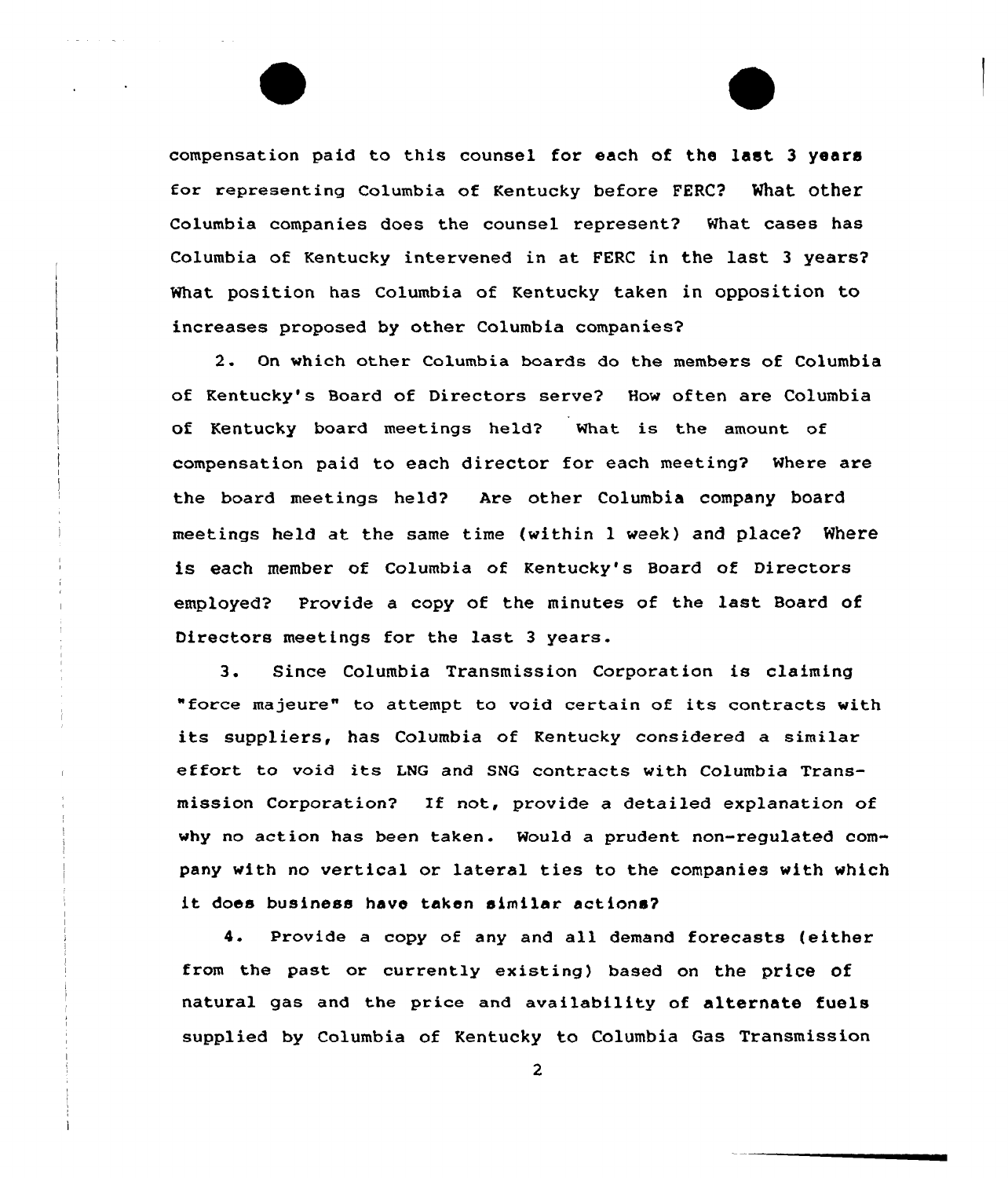Corporation, plus the assumptions and methods used ta incorporate the effects of conservation into the forecasts.

5. Provide a copy of any studies or other data which lead Columbia of Kentucky to believe that No. 2 fuel oil and not No. 6 fuel oil would be the predominant alternative fuel source for the customers in Columbia of Kentucky's service area? What is actually the more prominent alternative fuel source in the service area of Columbia of Kentucky?

6. Provide <sup>a</sup> copy af the cantract af Columbia of West Virginia with the Columbia Transmission Corporation.

7. Do Columbia of Kentucky's contracts with Columbia Transmission Corporation effectively eliminate Columbia of Kentucky's ability to purchase locally produced gas at cost efficient prices? If no, why does Columbia of Kentucky nat attempt to purchase greater volumes of locally produced gas? If yes, what steps is Columbia of Kentucky taking to be able to purchase greater volumes af cheaper locally produced gas? Who is the supplier for the locally produced gas that Columbia of Kentucky does purchase?

8. What are the differences between the labor contracts negotiated by Columbia af Kentucky and those negotiated by other Columbia companies?

9. Provide the total amount of increased revenue requested as a result of decreased projected sales. Show all revenue and expense calculations affecting this analysis. What percentage of the total original request af 9.6 million is due to decreased sales?

 $\overline{\mathbf{3}}$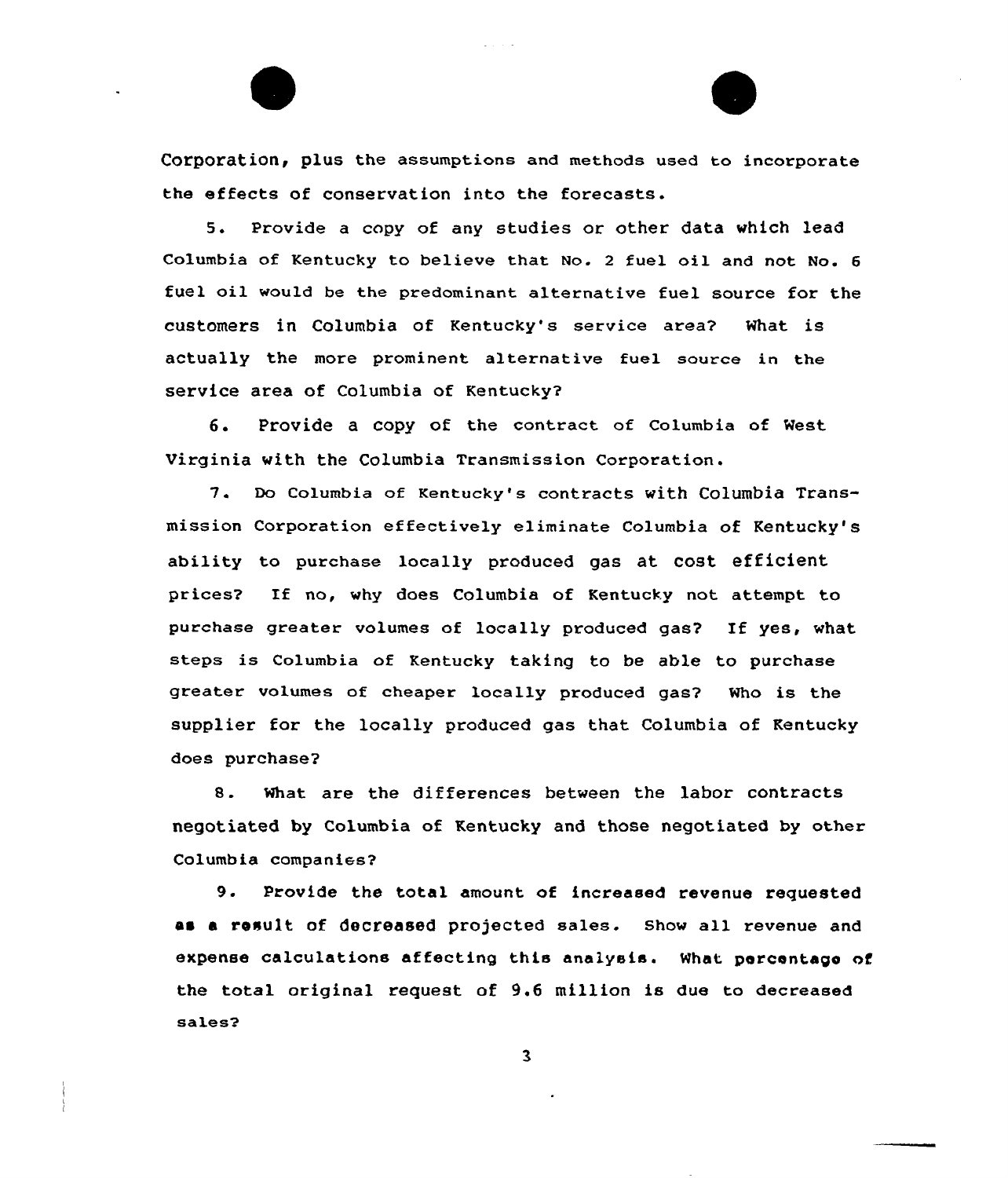10. How much total revenue does Columbia estimate it has lost for the test period and for each of the <sup>3</sup> years prior to the test period as a result of the conversion to alternate fuels of its industrial customers? Also provide an estimate of how much revenue Columbia will lose in 1983 due to industrial conversion to alternate fuels. Provide any analyses or studies performed regarding such losses.

11. Does Columbia have any information which would indicate that any of the projected decreases in sales for 1983 are due in part to the increase requested in this case? If so, provide an estimate of how much of the decrease in volume is due to this request.

12. Provide explanations for the projected 1983 decrease in gas purchases by the following purchasers:

- (a) ZBN
- (b) Calgon
- (c) Sylvania
- (d) Kentucky Glassworks (GE)
- (e) UK Physical Plant
- (f) Ancient Age Distillers

13. Reconcile the difference between the earnings per share and book value per share numbers for 1977, supplied in item 35 of the second staff request, and the 1977 annual figures supplied in response item 4B of the first staff request.